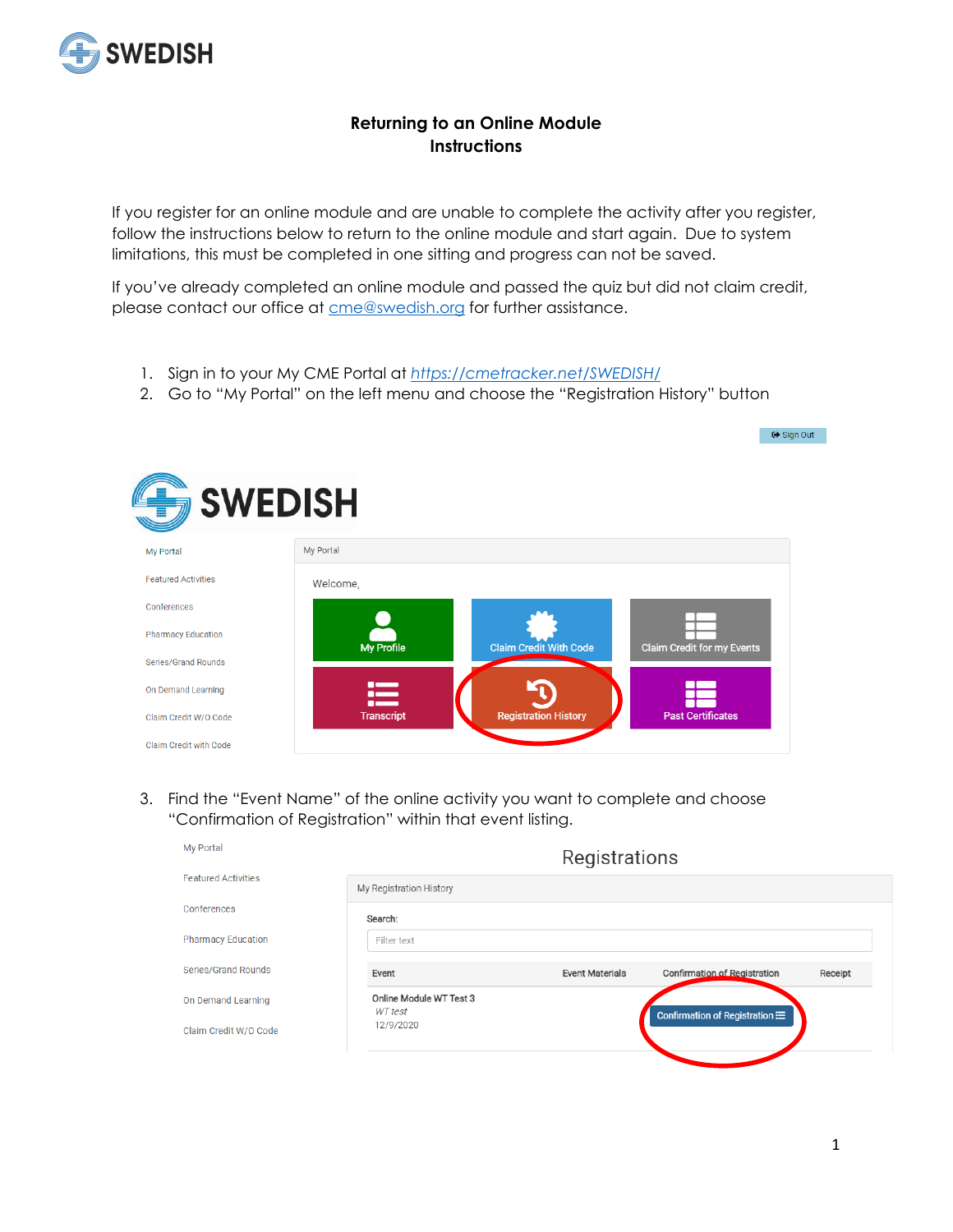

4. This will lead you to the Registration Confirmation page containing the "Click to Complete" button.

| <b>My Portal</b>           | <b>Registration Confirmation</b>                                                                              |
|----------------------------|---------------------------------------------------------------------------------------------------------------|
| <b>Featured Activities</b> | Online Module WT Test 3                                                                                       |
| Conferences                |                                                                                                               |
| <b>Pharmacy Education</b>  | Thank You!<br>Your registration for this online activity is complete. An email confirmation will be sent to c |
| Series/Grand Rounds        | Please review your confirmation details:                                                                      |
| On Demand Learning         | Name:                                                                                                         |
| Claim Credit W/O Code      | Activity Name: Online Module WT Test 3<br>Event Date: December 06, 2020                                       |
| Claim Credit with Code     | End Date: January 01, 2023<br>Confirmation #: TL09-Q5633                                                      |
|                            | <b>Click to Complete</b>                                                                                      |

- 5. Click on the "Click to Complete" button, which will direct you to the course module to begin.
- 6. Complete the module or quiz and pass to continue.
- 7. After passing the quiz and completing the module, follow the instructions at the end of to continue the process (on most click "Next").
- 8. On the "Claim Credit" page, you may be directed to Sign in again.

## **Claim Credit With Code**



9. After signing in (if applicable), select the "Submit" button to continue. The activity code should automatically be listed.

## **Claim Credit With Code**

| Generate Certificate             |  |  |
|----------------------------------|--|--|
| Please Enter your Activity Code: |  |  |
| <b>Activity Code</b>             |  |  |
| 223275                           |  |  |